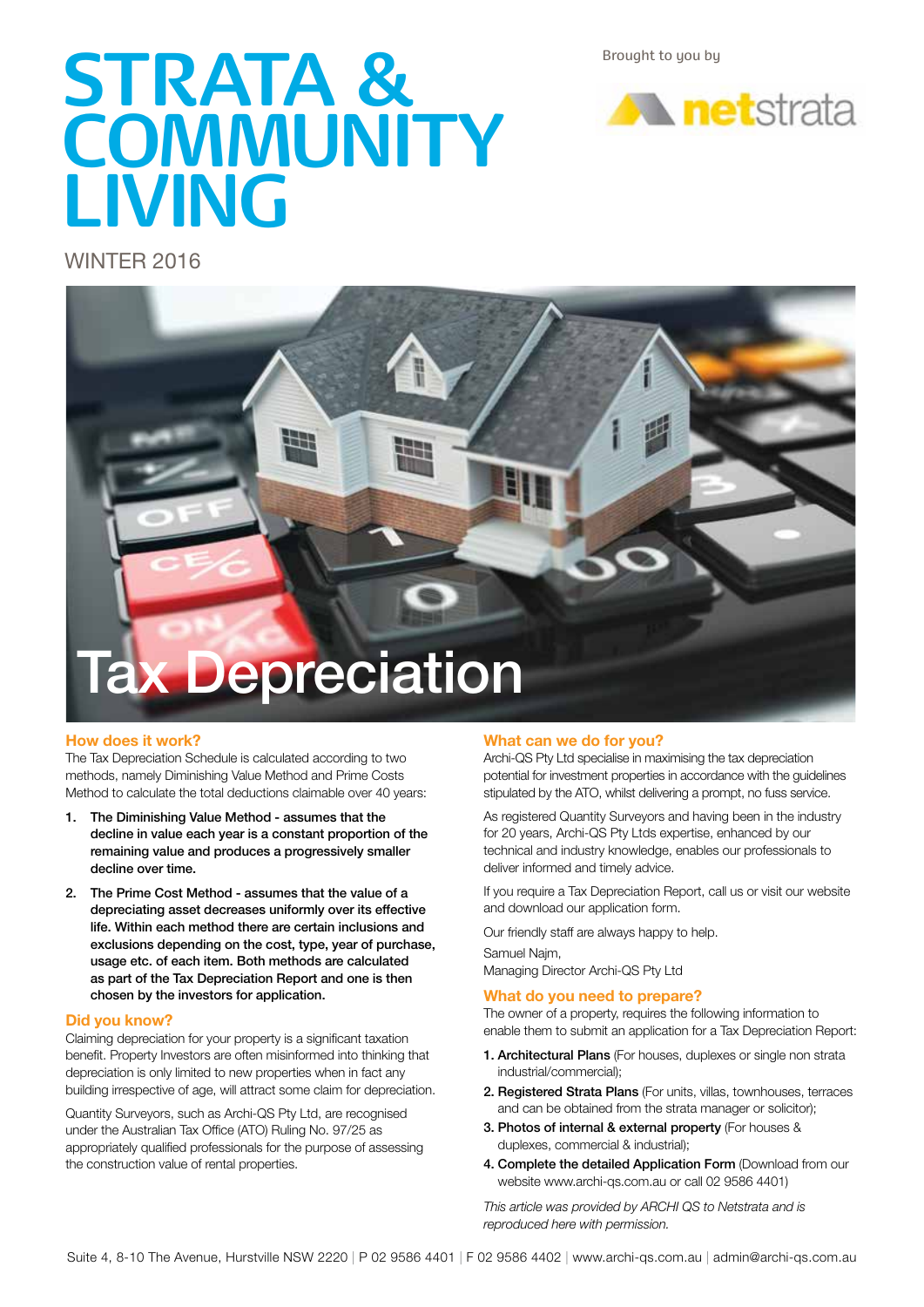## **How to stay warm this winter** without doubling your energy bill



With the cooler winter months already making themselves felt it's time to prepare for the chilly mornings and nights. Many of us, however tend to put comfort over logic and wake up to a hefty energy bill at the end of the cooler time of year.

It definitely pays to prepare your home for the cooler time of year. Laying rugs on tiled floors, closing windows, installing draft blockers on doors and ensuring there aren't any gaps that can draw in cold air from outside are worthy undertakings.

In order to prevent this from happening, and to not have to compromise on winter comfort, here are some tips on how to survive the cooler months without facing an excessive bill later.

#### **Winter-proofing your apartment**

It's not uncommon in apartment buildings for there to be a draft through corridors and hallways. Keeping doors and windows shut will minimise heat loss. Using a draught blocker at your front and back doors are an excellent idea and not as old-fashioned as you might think.



#### **Doors and Windows**

#### **Curtains**

Around 40 percent of heat is lost through windows. Invest in some good window coverings and draw blinds and curtains to keep the heat in otherwise you're wasting energy and money.

Monitoring the times when you open and close them can make a significant difference when it comes to conserving energy. Open windows during the day to let fresh air through but make sure to close the windows before the cool evening air sets.

With interest rates at a historic low it is the perfect time to get into the market; to transition from renting to owning; to plan ahead for the down-sizing step or to simply look at strata as an ideal investment.

#### **Heating**

The strongest growth is in the Sydney city area with Parramatta, Canterbury and Hornsby next in line. Ryde and Auburn stand out with the next highest number of strata complex completions.

Advances in technology have delivered ever more efficient ways to heat our homes. While some properties have been designed with this in mind (including proper insulation) quite a lot have not. Gas is lower priced than electricity and kinder on your wallet, but unless you have gas installed and a bayonet, most tend to use plug-in electric heaters or reverse cycle air-conditioners and these can draw a fair amount of power.

Taking it easy on the dial can make a huge difference - meaning you run your heater at high to bring the temperature up, then switch to low or medium to maintain it. Even stepping out of the room for just a few minutes can make the heat disperse quickly.

With heating making up a major chunk of your energy consumption, being mindful during the cooler months can leave some extra cash in your back pocket, rather than handing it over to the power company.

Strata investors can range from mums and dads adding to a retirement portfolio, to serious and professional property speculators, from foreign investors to SMSF's (self-managed super funds) and to rent-vestors. If you are not familiar with this term, due to rising prices close to the city centre, the so called tenant-vestor has emerged, where people live in a rented apartment close to where they would prefer to be, yet invest in an area which is perhaps more affordable and thus start to grow a property portfolio while essentially renting their home.

With more than half of Sydney's population expected to dwell in strata schemes by the year 2030, more strata community schemes, apartment complexes and especially greener, high-density housing developments are expected to grace the city landscape.

While NSW already has over 2000 strata schemes right across the state, this trend will only continue to grow.

Strata property has long been an attractive option for property buyers. Now more than ever with the ever increasing housing shortage, particularly in our cities, the lack of development land and our growing population, plus the considerably lower price tag, strata has become the highly sought after commodity it is today.

#### **Areas of high demand**

The age-old rule of close proximity to employment centres, education, shopping and places of entertainment continues to hold strong, and will determine not only where strata developments will occur, but also their price tag and how quickly they will get snapped up by buyers and tenants alike.

According to the Urban Development Institute of Australia, Sydney's outer ring easily doubled the amount of inner city new building construction last year, with strata making up two thirds of the approvals. Expectations are that this will continue during 2016 and beyond.

#### **Owner occupying vs investing**

Owner-occupiers are represented across the generations. They are the baby-boomers opting for less maintenance, more lifestyle and

more convenience. They are also downsizers, empty nesters, professional couples, sibling/friend buyers and singles.

The benefits for owner-occupiers are that they have less land tax obligation, less maintenance and lower repair costs, since these are largely covered by sinking funds. Plus, having the support of the strata community means peace of mind when there are any building related issues.

The high growth, high demand property segment of strata apartments has drawn the attention of investors who are scooping up strata property. They come from all walks of life, recognise the yields from high rental demand and understand that strata properties make a good entry point for them. Buying strata property also offers good scope for depreciation and can work more favourably in terms of taxation.

As there is a huge demand for strata and apartment rentals, the need for investors remains constant. Many people who already live in a strata dwelling are often likely to invest in the same thing since they have become familiar with the benefits of strata first hand.

With sale price increases across the five top strata growth areas in Sydney (Sydney, Parramatta, Bankstown, Canterbury and Hornsby), of 20% and above in 2015, it is easy to understand why investors are seeking out strata property in these particular localities. Median rental returns remain strong and with demand not likely to subside, we will be seeing more and more investors focusing on strata properties in the future.